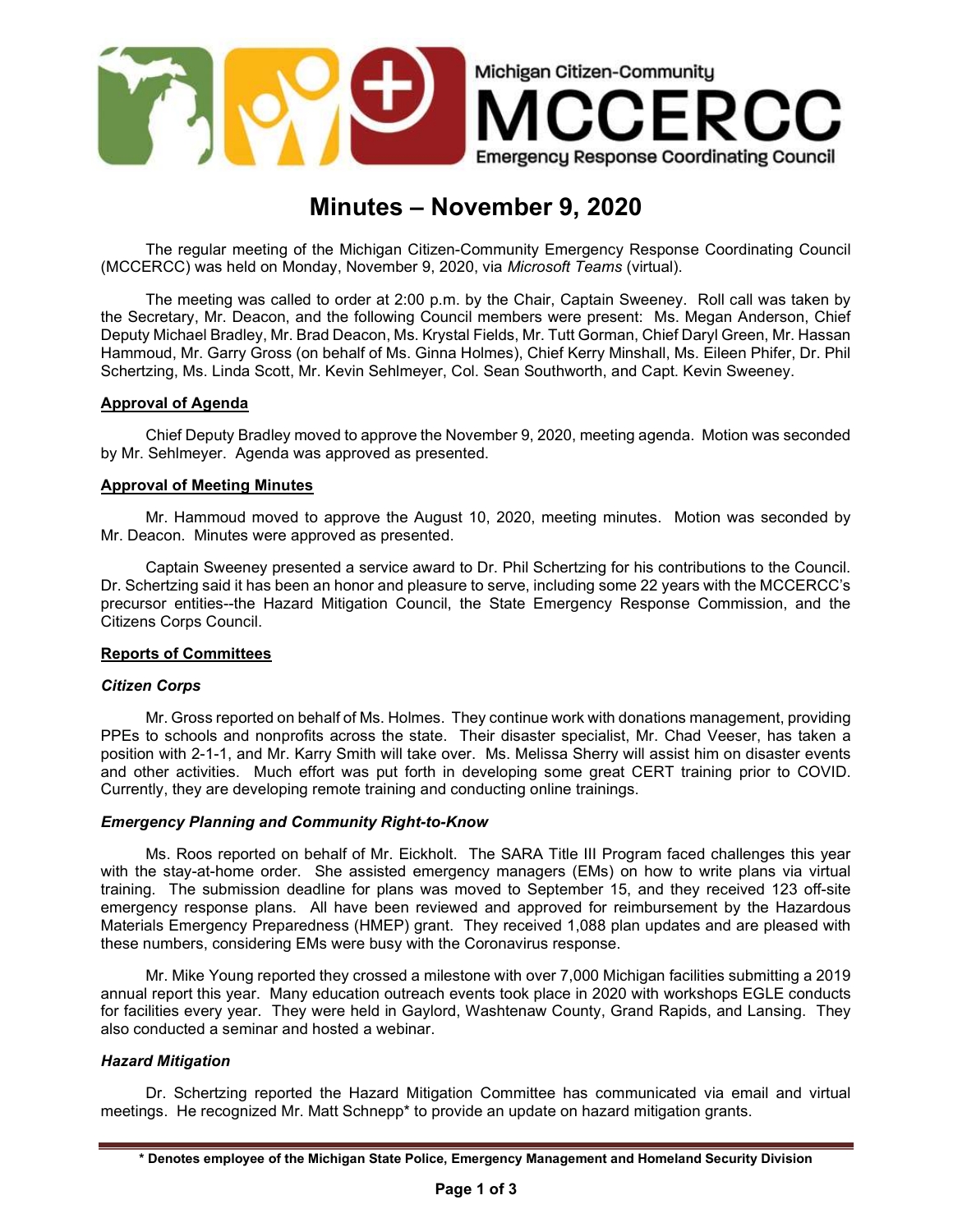Mr. Schnepp reported they currently have 44 ongoing grants for approximately \$34 million, 25 from the Pre-Disaster Mitigation (PDM) Program and 19 from the Hazard Mitigation Program. There are 25 grant applications pending approval from FEMA. many of which are for PDM and Disaster 4381 (Upper Peninsula flooding). For new initiatives related to Disaster 4547 (Midland area flooding), the initial estimate from FEMA for Hazard Mitigation Grant Program funds is about \$6 million. They will prioritize floodplain acquisition projects from the declared areas. A call for applications was released on September 17 and due October 13. The City of Midland submitted 32 properties for about \$4.7 million; the Village of Sanford submitted 21 properties for about \$1.2 million; and Thomas Township (Saginaw County) submitted a proposal for two properties for \$220,000. The target completion and submission date to FEMA is January 10, and an application development webinar was conducted to assist with the process. More funding will be available after submission of initial applications, and they will release another call for hazard mitigation project proposals. Mr. Schnepp reported the application period for the Building Resilience Infrastructure and Communities (BRIC) Program opened on September 30 with project proposals due October 2. They received 26 proposals for about \$25 million. Draft applications are due November 27. EMHSD staff will review and provide feedback, and applicants have until January 15 to revise them. Between January 15 and FEMA's deadline of January 29, they will work with the Hazard Mitigation Committee to review and rank the applications, roll them into one, and submit to FEMA.

Mr. Greg Ostrander\* reported 13 chapters of the Michigan Hazard Analysis 2020 Supplemental was edited to 157 pages, keeping it a concise and relevant document. One chapter on cybersecurity was added, one chapter was removed, and a couple were consolidated. The 13 chapters are related to technological and human-related hazards and will be added to the existing natural hazards from the 2019 supplement. The next step is a grammatical review prior to command approval.

## MIReady Advisory Panel

Ms. Wendy Galbreath\* indicated the purpose of the MIReady Advisory Panel is to bring state agencies, private, and local partners together to identify hazards potentially faced in Michigan. She coordinated the messaging throughout the state this year, and subsequently the messaging calendar was created and monthly newsletters circulated. Because the panel has little else to do except meet annually to review the calendar, she recommends it be removed from the MCCERCC. The topic will be addressed under "New Business."

### Old Business

 Ms. Roos reported that the MCCERCC Annual Plan Update draft was sent to Council members last week. She thanked committees for submitting their plans and Council and non-council members for their input. She asked for any changes to the document prior to a vote for approval and then submission to Captain Sweeney for approval. She also requested discussion on whether to post the Plan on the Council's website.

Colonel Southworth made a motion to approve the MCCERCC Annual Plan as presented after it is approved by EMHSD command staff. Motion was seconded by Ms. Fields. Motion passed.

Ms. Fields motioned that after the MCCERCC Annual Plan is approved, it be posted on the Council's website. Motion was supported by Mr. Hammoud. Motion passed.

Ms. Jennifer Lixey-Terrill provided an update on COVID-19. There has been a rise in Coronavirus cases nationwide, and the increase in Michigan over the last 10 days has been higher than the beginning. A statelevel vaccination plan was created and submitted to the Center for Disease Control and Prevention (CDC) on October 16. MDHHS also updated its Pandemic Flu Plan, and their goal is to have it approved in a format that can be posted on their website. The Community Health Emergency Coordination Center continues to be activated, and she continues to work in the State Emergency Operations Center (SEOC). There are many questions regarding Phase II of COVID in anticipation for receiving vaccinations. They are currently accepting vaccines from Pfizer. It will require two doses, given 21 days apart, which will create an increased challenge. Partners are robustly planning with pharmacies, hospitals, health departments, and emergency management.

Captain Sweeney indicated the CDC has posted executive summaries for all 50 states regarding vaccination planning. Ms. Scott stated the draft vaccination plan submitted is posted on the MDHHS website.

Chief Daryl Green presented on City of Lansing protests. They have 206 police officers and a population area of approximately 119,000. They practice constitutional policing for their constituents—those who live, work, and visit the City of Lansing. The MSP oversees all safety inside the Capitol and on its grounds. In early